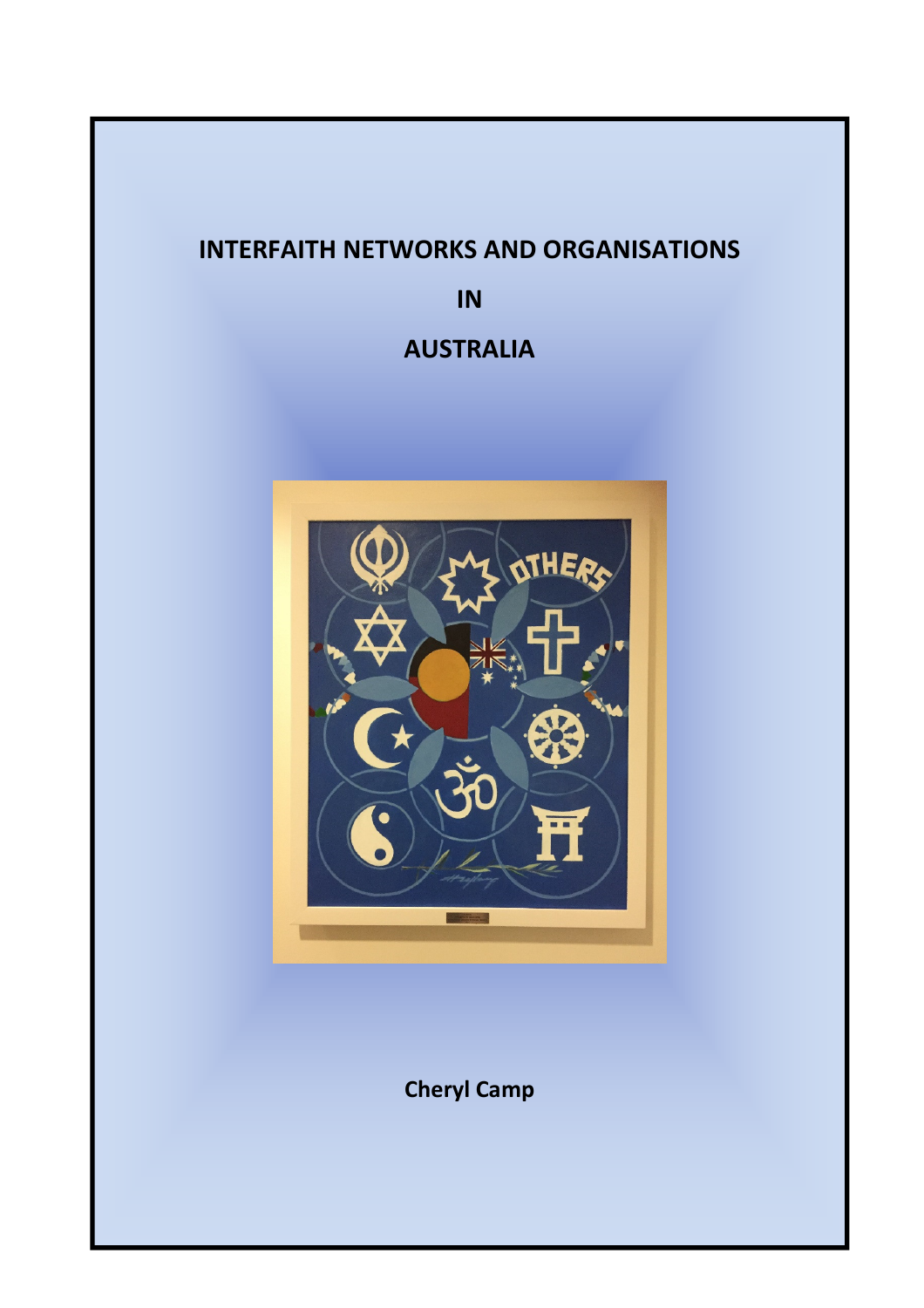**Publication details:** Cheryl Camp. *Interfaith Networks and Organisations in Australia*. 2nd rev. ed. Geelong, Australia: Author, 2018.

**Title of cover painting:** "A Gift to INTERFAITH GEELONG" 2011. Used with permission of the artists.

**Artists:** Dzejlana K. Haveric, internationally recognised professional Artist from Bosnia of origin city of Sarajevo, with her daughter Harisa Haveric who contributed to completing the Artwork as a way of introducing interfaith to younger generations in Australia. The artists are living in the city of Geelong in Victoria, Australia.

**Location of painting:** Multi-faith Spirituality Centre, University Hospital Geelong, Victoria, Australia.

**Acknowledgements:** I would like to thank all those who contributed to this project.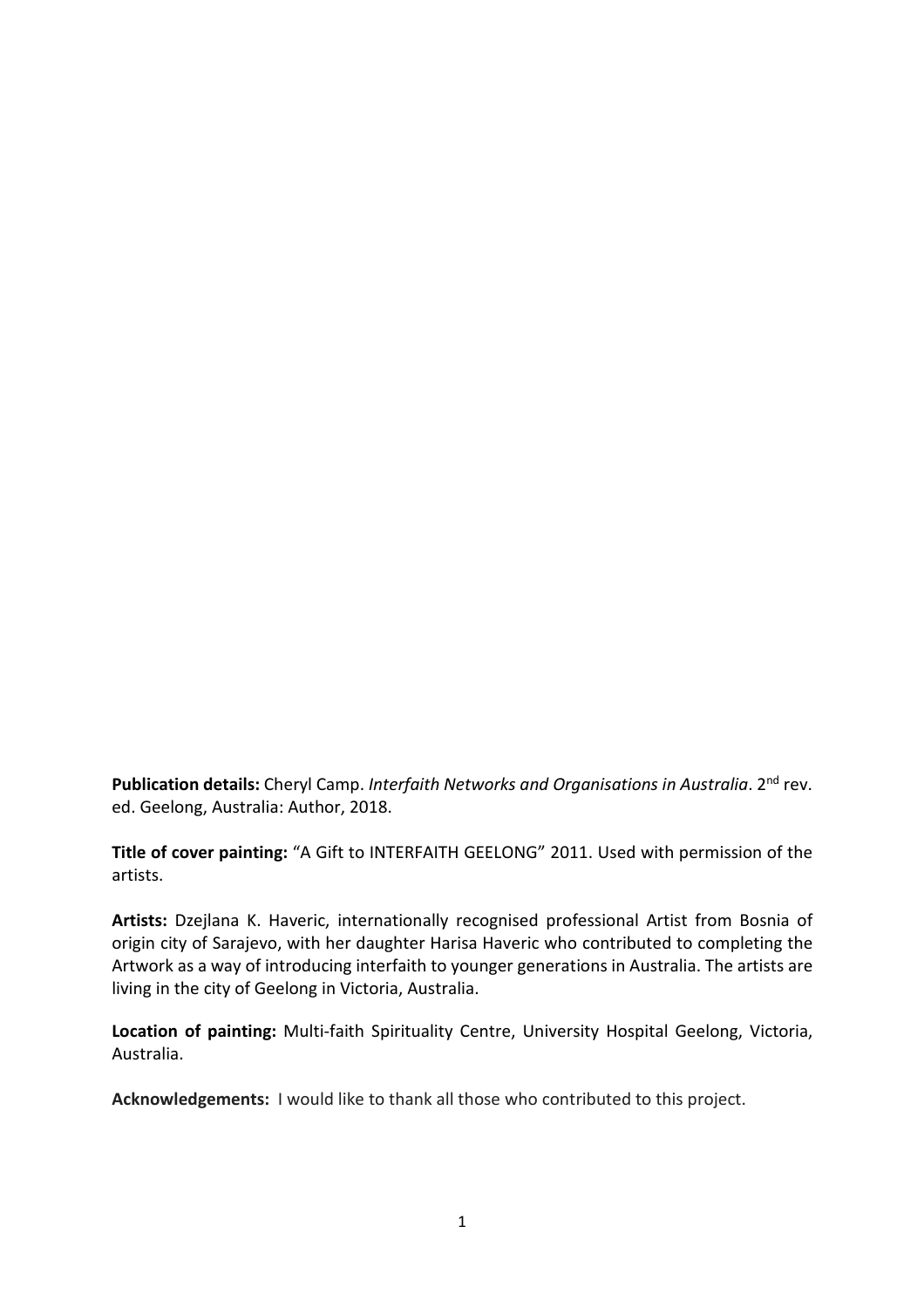#### **INTERFAITH NETWORKS AND ORGANISATIONS IN AUSTRALIA**

This list of interfaith networks and organisations and their websites was compiled by Sr. Cheryl Camp RSM to present as a report to a delegation of the Pontifical Council for Interreligious Dialogue (PCID) during their official visit to Australia in 2018. This report was given at a meeting of the PCID with the Australian Catholic Council for Ecumenism and Interreligious Relations (ACCEIR) in Sydney on September 19, 2018.

#### **CONTENTS**

| <b>SECTION</b>                                                      | <b>PAGE</b> |
|---------------------------------------------------------------------|-------------|
| <b>Catholic Archdiocesan and Diocesan Ecumenical and</b>            |             |
| <b>Interfaith Commissions, Councils and Committees in Australia</b> |             |
| <b>National</b>                                                     | 3           |
| Archdiocesan                                                        | 3           |
| Diocesan<br>$\sim$                                                  | 4           |
| <b>Interfaith Organisations in Australia</b>                        |             |
| National                                                            | 5           |
| <b>States and Territories</b><br>$\sim$                             | 6           |
| <b>Australian Capital Territory</b>                                 | 6           |
| New South Wales                                                     | 6           |
| Northern Territory                                                  | 7           |
| Queensland                                                          | 8           |
| South Australia                                                     | 9           |
| Tasmania                                                            | 10          |
| Victoria - Metropolitan                                             | 10          |
| Victoria - Regional                                                 | 14          |
| Western Australia                                                   | 15          |
| <b>Educational and Academic Bodies</b>                              | 15          |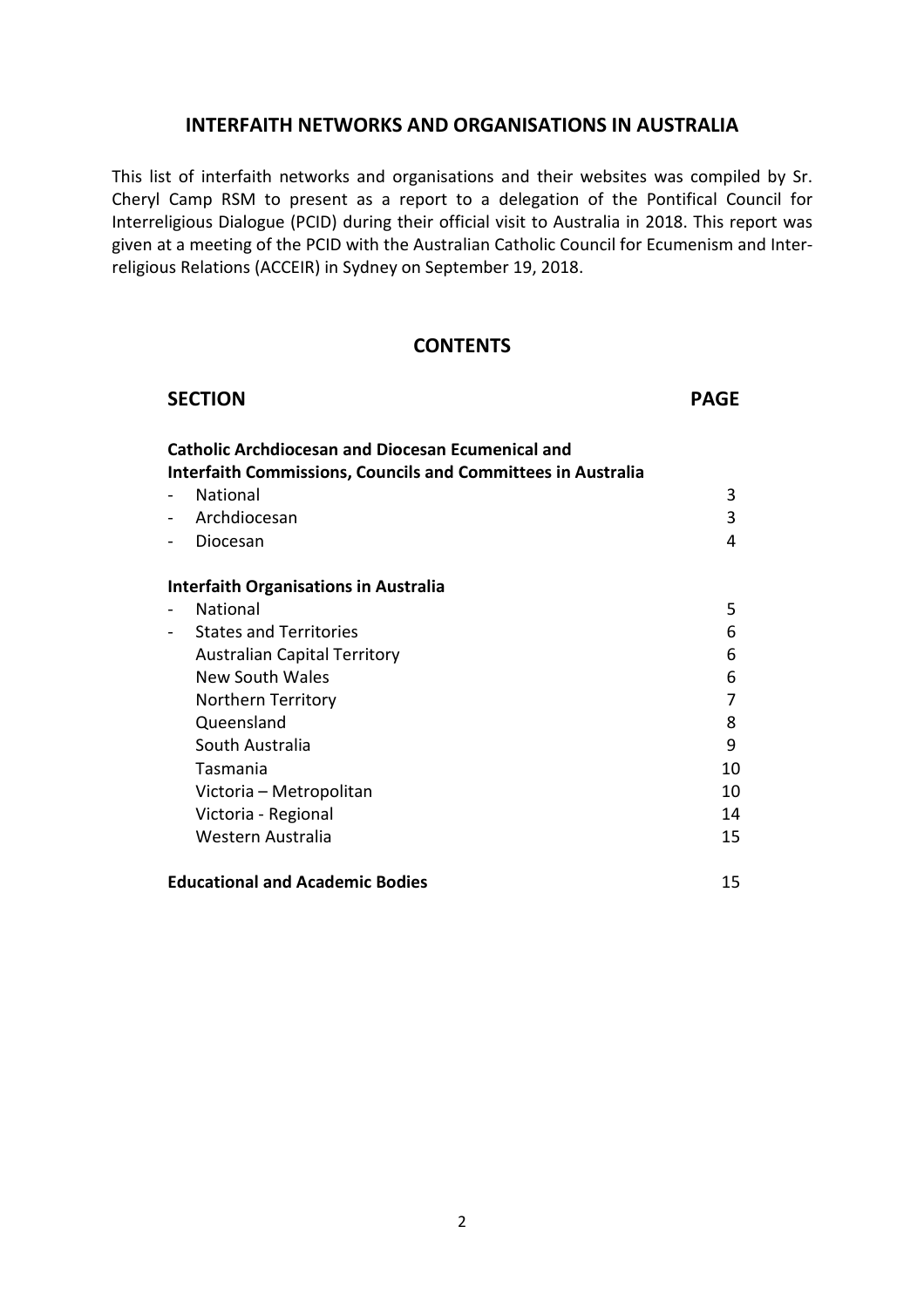# **CATHOLIC ARCHDIOCESAN AND DIOCESAN ECUMENICAL AND INTERFAITH COMMISSIONS IN AUSTRALIA**

# **NATIONAL CATHOLIC INTERFAITH COMMISSION AND COUNCIL**

#### **Peak body**

**Bishops Commission for Ecumenism and Inter-religious Relations (BCEIR)**  https://www.catholic.org.au/commissions/bishops-commission-for-ecumenism-and-interreligious-relations

#### **Australian Catholic Council for Ecumenism and Inter-religious Relations (ACCEIR)**

https://www.catholic.org.au/advisory-bodies/australian-catholic-council-for-ecumenismand-inter-religious-relations

# **ARCHDIOCESAN CATHOLIC INTERFAITH COMMISSIONS, COUNCILS AND COMMITTEES**

#### *Adelaide*

#### **Diocesan Ecumenical and Interfaith Commission**

http://www.adelaide.catholic.org.au/sites/DiocesanEcumenicalandInterfaithCommission/ http://www.adelaide.catholic.org.au/our-works-and-community/ecumenical-and-interfaithmatters

#### *Brisbane*

**Brisbane Archdiocesan Council for Ecumenism and Inter-religious Relations**  http://ecumenism.brisbanecatholic.org.au/ https://www.facebook.com/ecumenisminterfaith/

#### *Canberra-Goulburn*

**The Catholic Archdiocese of Canberra and Goulburn (part of the Canberra Interfaith Forum)**  http://cgcatholic.org.au/

#### *Hobart*

**Archdiocese of Hobart (Interfaith activities)**  https://hobart.catholic.org.au/

#### *Melbourne*

**Ecumenical and Interfaith Commission of the Archdiocese of Melbourne (EIC)**  https://www.cam.org.au/eic

#### **Catholic Interfaith Committee (Melbourne)**

https://www.cam.org.au/eic/About-Us/Interfaith-committee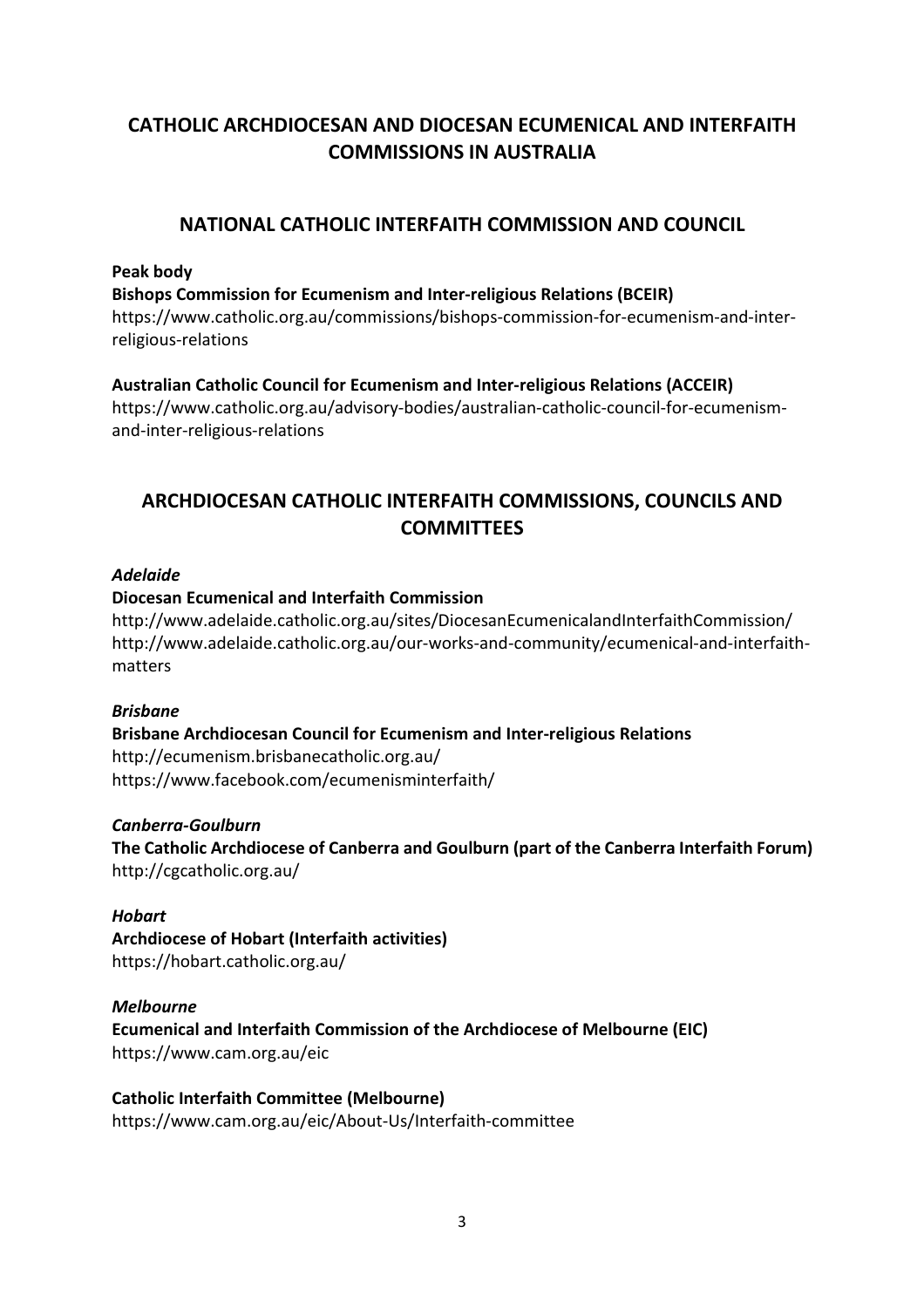### *Perth*  **Archdiocesan Ecumenical Affairs Committee (Interfaith activity)**  http://www.perthcatholic.org.au/Organisation.htm?article\_id=246237&org\_type=agency&c ms%2Erm=Page&organization\_id=-49755133 https://www.notredame.edu.au/events-items/abraham-day

### *Sydney*  **Archdiocese of Sydney Commission for Ecumenical and Inter-religious Relations (ACEIR)**  http://www.aceir.org.au/ https://www.sydneycatholic.org/works/all\_agencies\_in\_sydney.asp?ID=38

# **DIOCESAN CATHOLIC INTERFAITH COMMISSIONS, COUNCILS AND COMMITTEES**

# *NEW SOUTH WALES*

### **Commission for Ecumenism and Interfaith Dialogue (Parramatta)**  http://www.parra.catholic.org.au/ceid http://www.parra.catholic.org.au/ceid/promoting-christian-unity-and-respect-for-allfaiths.aspx

# **Diocesan Commission for Interfaith Relations (Broken Bay)**

https://www.dbb.org.au/parish-support-unit/dsp-default.cfm?loadref=482

# **Ecumenical and Interfaith Council (Maitland-Newcastle)**

https://www.mn.catholic.org.au/church-mission/ecumenism/ecumenical-and-interfaithcouncil/

# *QUEENSLAND*

**Committee for Ecumenism and Interfaith Relations (Rockhampton)**  http://www.rok.catholic.net.au/ecumenism-and-interfaith-relations.html

# *SOUTH AUSTRALIA*

**Diocese of Port Pirie (Strategic Directions - Interfaith)**  See http://www.pp.catholic.org.au/regional-directions/strategic-directions

# *VICTORIA*

# **Diocesan Commission for Ecumenism and Inter-religious Relations (Ballarat)**  https://www.ballarat.catholic.org.au/services-and-agencies/dsp-default.cfm?loadref=164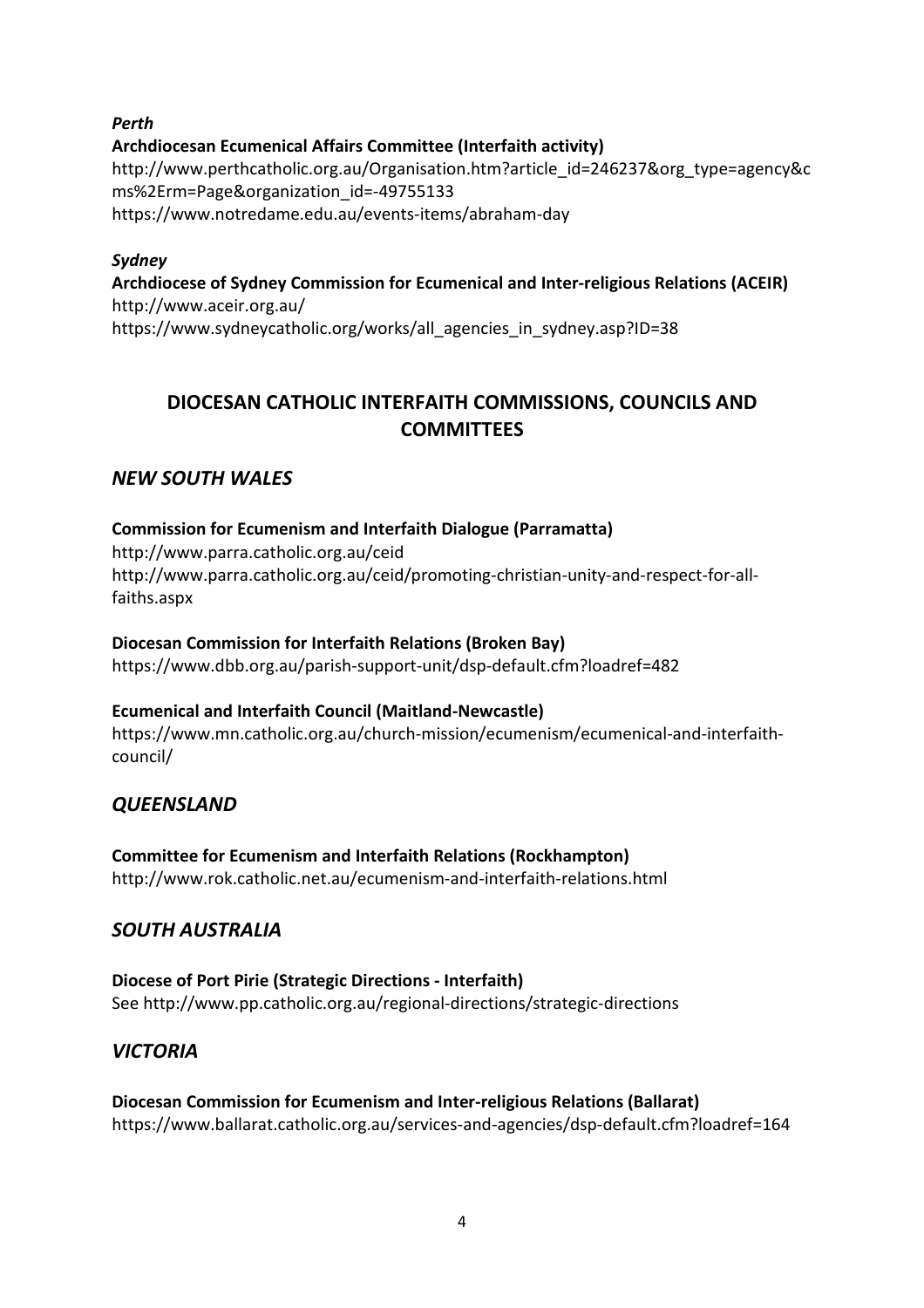# **NATIONAL INTERFAITH ORGANISATIONS**

#### **Anglican Inter Faith Commission (Australian membership)**

http://www.anglicancommunion.org/community/commissions/anglican-inter-faithcommission.aspx

#### **Australian Council of Christians and Jews**

http://ccj.org.au/

**Australian National Dialogue of Christians, Muslims and Jews (ANDCMJ)**  http://www.ncca.org.au/departments/interfaith/item/68

#### **Australian Partnership of Religious Organisations (APRO)**

http://fecca.org.au/partner/a-partnership-of-religious-organisations/ http://www.ncca.org.au/departments/interfaith/item/1123

# **Australian Religious Response to Climate Change (ARRCC)**

https://www.arrcc.org.au/ https://www.arrcc.org.au/get-active

# **Hindu Council of Australia (Interfaith Interactions)**

http://hinducouncil.com.au/new/interfaith-interactions/

#### **National Council of Jewish Women of Australia (NCJWA) – Interfaith and Intercultural Portfolio**

http://www.ncjwa.org.au/portfolios/interfaith-and-intercultural/

#### **Religions for Peace Australia**

http://religionsforpeaceaustralia.org.au/?tag=interfaith-dialogue

#### **Uniting Church in Australia Assembly Working Group: Relations with Other faiths**

https://assembly.uca.org.au/rof/about/item/1872-assembly-working-group-relations-withother-faiths https://assembly.uca.org.au/rof/

#### **Uniting Church in Australia Assembly – Multifaith Chaplaincy**

https://assembly.uca.org.au/rof/interfaith-contacts/item/2224-multifaith-chaplaincyinterfaith-dialogue https://assembly.uca.org.au/rof/rof-news/item/2123-interfaith-on-campus-what-it-meansto-be-a-university-chaplain-today

#### **Universal Peace Federation (UPF - Australia)**

http://www.upf.org/chapters/australia http://www.upf.org/united-nations/interfaith-harmony-week/2016/6879-world-interfaithharmony-week-observed-in-australia http://www.upf.org/interfaith-programs/7915-interfaith-helping-hands-project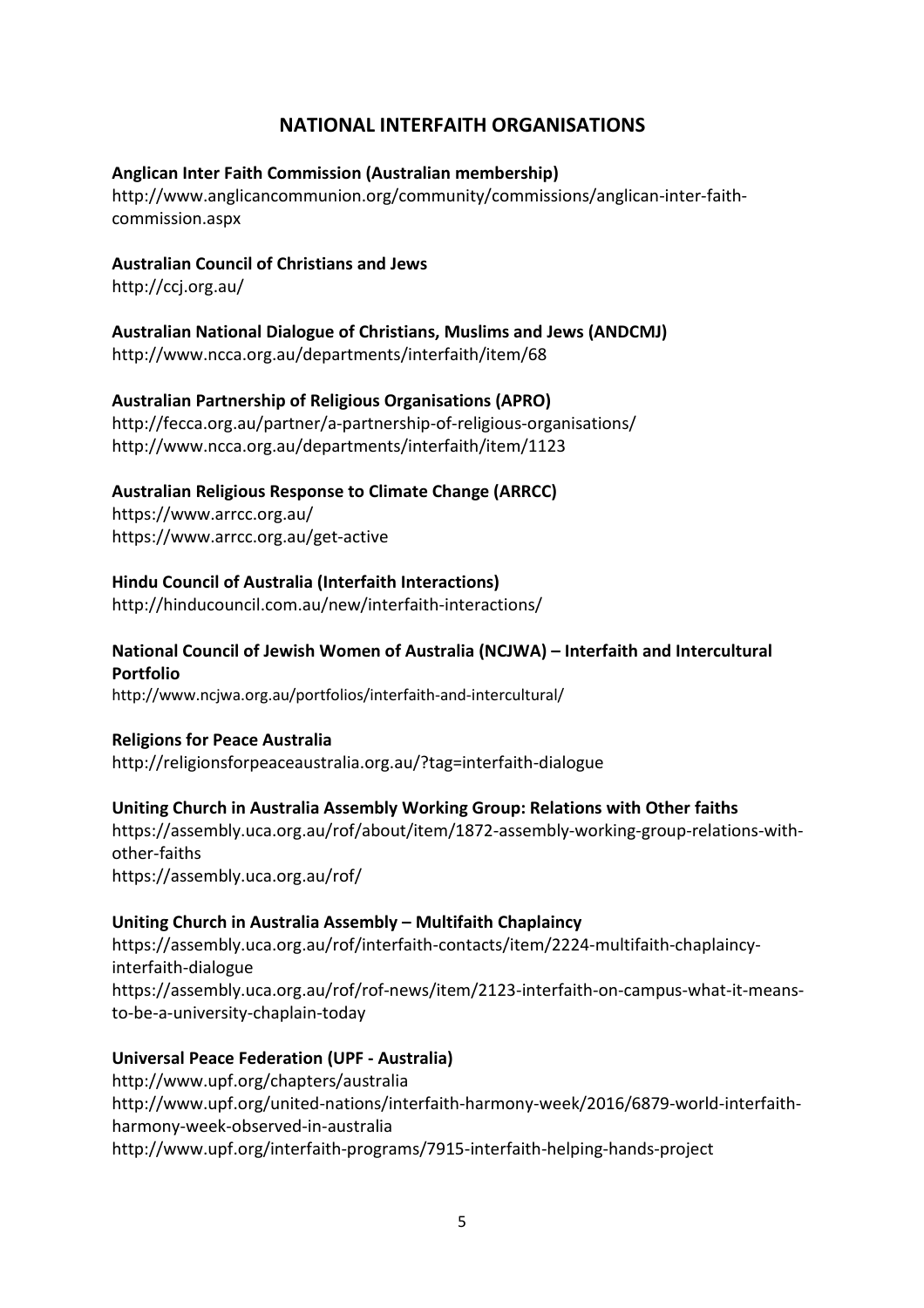#### **United Religions Initiative (URI Australia)**

http://www.faithvictoria.org.au/upcoming-events/event/185-united-religions-initiativeinterfaith-gathering-cultural-infusion https://www.faithvictoria.org.au/upcoming-events/event/934-war-faith-and-peace-unitedreligions-initiative

# **STATE AND TERRITORY INTERFAITH ORGANISATIONS**

# *AUSTRALIAN CAPITAL TERRITORY*

**Bluestar Intercultural Centre (Canberra)**  https://www.facebook.com/pg/bluestar.intercultural/about/?ref=page\_internal

#### **Canberra Interfaith Forum (CIF)**

http://www.canberrainterfaith.org.au/ Facebook: https://www.facebook.com/CanberraInterfaithForum

#### **Jewish/Christian Dialogue Group (Canberra)**

http://www.canberrajewishcommunity.org/jewishchristian-dialogue-group.html

# *NEW SOUTH WALES*

**Affinity Intercultural Foundation (AIF - Sydney)**  http://affinity.org.au/about-us/about-affinity/

#### **Buddhist Council of NSW (Interfaith engagement)**

http://www.buddhistcouncil.org/?s=Interfaith

#### **Centre for Interfaith Ministry, Education and Research (CIMER)**

http://www.cimer.org.au/

#### **Centre of Sydney Multifaith and Others Societies** N/A

#### **Columban Centre for Christian-Muslim Relations**

https://www.columban.org.au/about-us/mission-offices/columban-centre-for-christianmuslim-relations/

#### **Companions in Dialogue (Sydney)**  https://charterforcompassion.org/companions-in-dialogue

# **Illawarra Women's Interfaith Network (I-WIN)**

http://illawarrawin.blogspot.com/

**New South Wales Council of Christians and Jews (NSWCCJ)**  https://www.facebook.com/nswccj/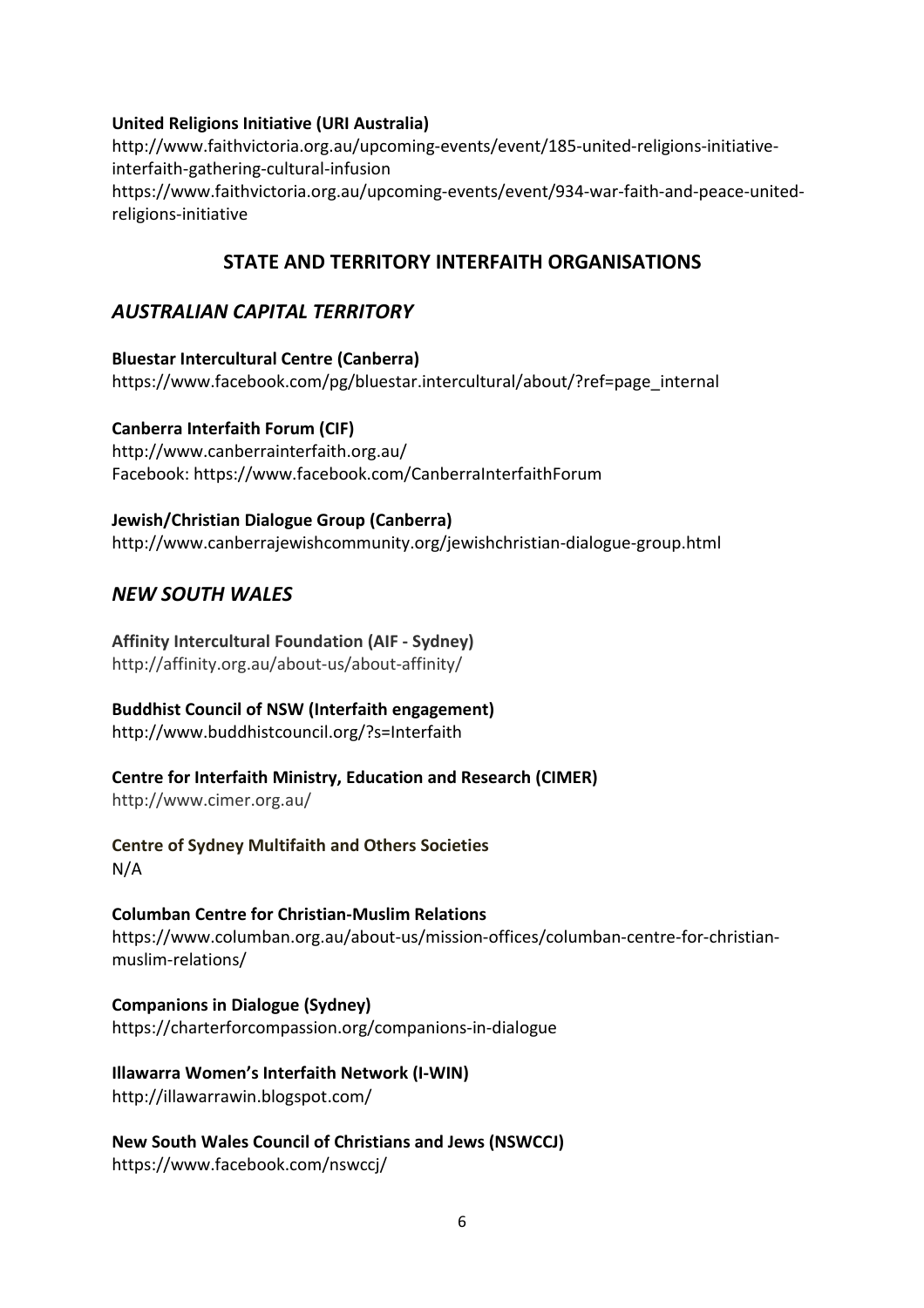#### **New South Wales Jewish Board of Deputies (JBD) Interfaith and Multifaith Relations Committee**

https://www.nswjbd.org/default.aspx?ArticleID=257

#### **Our Common Word (Wagga Wagga)**

https://multicultural.nsw.gov.au/communities/its\_my\_story/ata-ur-rehman/ https://www.waggawaggaaustralia.com.au/whats-on/25726/interfaith-dialogue-spiritualattitude-towards-materialism/

#### **The Hunter Interfaith Network (THIN - Maitland-Newcastle)**

http://mnnews.today/aurora/march-2018/28323-painting-the-town-orange/

### **Relations with Other Faiths (Uniting Church Working Group)**

https://assembly.uca.org.au/rof/ https://assembly.uca.org.au/interfaithseptember2016

### **Religious Leaders Forum NSW**

https://www.insights.uca.org.au/news/inaugural-nsw-religious-leaders-forum

**Together for Humanity**  http://www.togetherforhumanity.org.au/

#### **Women's Interfaith Network (Hurstville)**

http://hurstville.councilview.com.au/article/-Womens-Interfaith-Network-3659

#### **Women's Interfaith Network (NSW)**

http://religionsforpeaceaustralia.org.au/tag/womens-interfaith-network/ http://religionsforpeaceaustralia.org.au/?p=2092#more-2092

#### **Youth PoWR**

https://www.facebook.com/YouthPoWR/ http://www.ncca.org.au/ncca-newsletter/august-2017-1/item/1118-youth-powr-2017 2017-strathfield-nsw https://www.facebook.com/YouthPoWR/

# **Young Catholic Women's Interfaith Fellowship (YCWF)**

https://www.opw.catholic.org.au/latest-news/young-catholic-women-s-interfaithfellowship-2015-2016.html#.WyIC0qczbIU https://www.opw.catholic.org.au/about/young-women-s-interfaithfellowship.html#.W1FhbNIzbIU

# *NORTHERN TERRITORY*

**Northern Territory Interfaith Group (Baha'i Centre)** See http://www.wesleycanberra.org.au/images/Interfaith/interfaith-organisations.pdf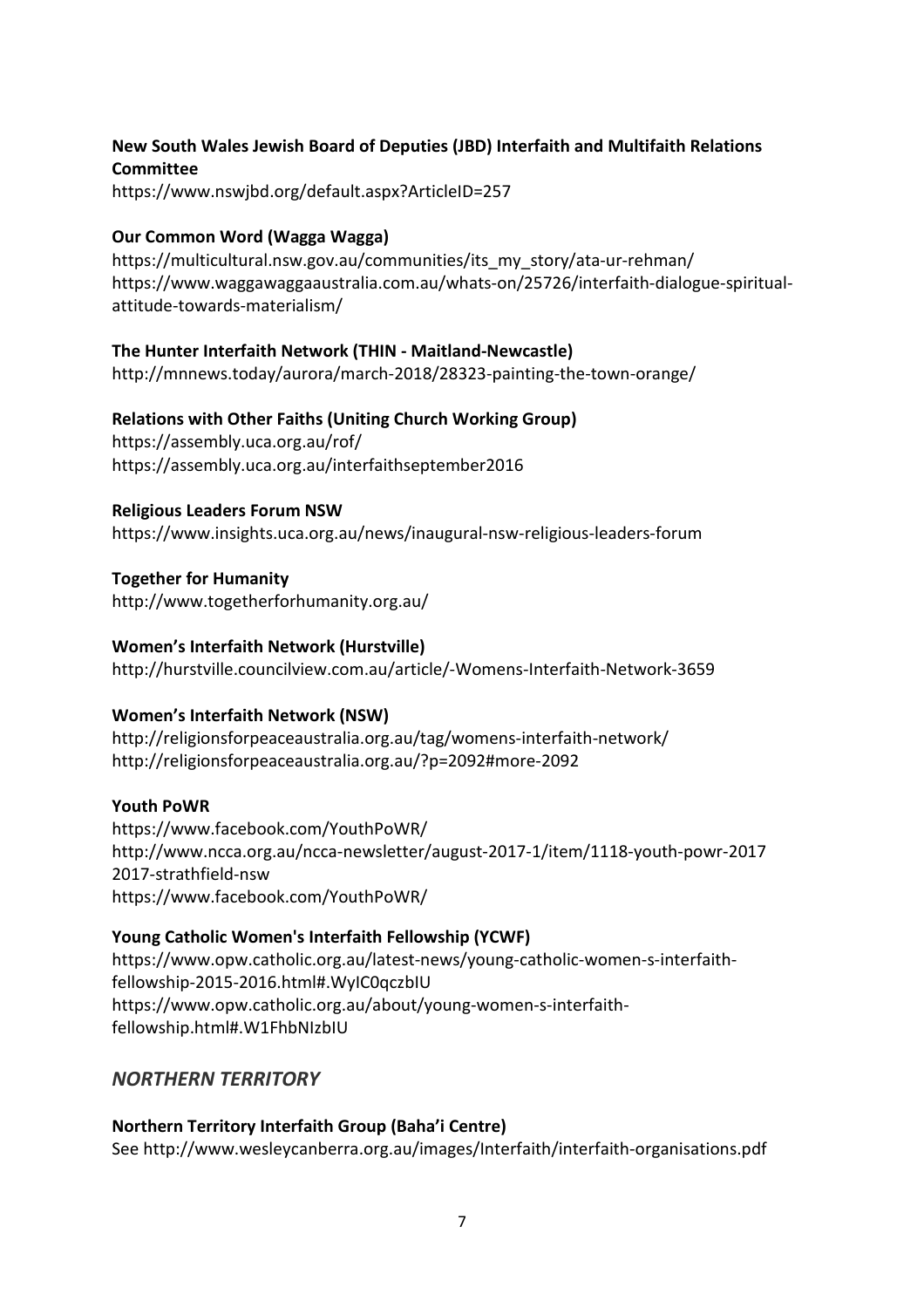# *QUEENSLAND*

**Believing Women for a Culture of Peace** http://www.believingwomen.org.au/

#### **Council of Christians and Jews Queensland**

https://jewishqld.com/about-the-jewish-community/interfaith/

#### **Gladstone Region Interfaith Network (GRIN)**

https://www.gladstonecommunitydirectory.com.au/organisation.cfm?OID=%2020754

#### **Interfaith Church of Australia (Queensland)**

http://www.ic.org.au/index.html

#### **Interfaith Harmony Week (Cairns)**

https://mypolice.qld.gov.au/farnorth/2018/02/06/interfaith-harmony-week-brings-policereligious-leaders-together/

### **Interfaith in Action – Engaging Locally (Aspley)**

http://www.interfaithinaction.org.au/

#### **Interfaith Toowoomba**

https://interfaithnet.wordpress.com/tag/interfaith-toowoomba/

#### **Multifaith Advisory and Action Group (MAAG – Gold Coast)**

https://uri.org/who-we-are/cooperation-circle/multifaith-advisory-and-action-group

### **Multi-Faith Multicultural Centre Toowoomba**

https://www.facebook.com/MMC.Toowoomba/

#### **North Brisbane Interfaith Group (NBIG)**

http://www.interfaithinaction.org.au/resources-view/north-brisbane-interfaith-group-16

# **Queensland Faith Communities Council (QFCC)**

https://qfcc.org.au/

#### **Queensland Churches Together – Interfaith Dialogue**  http://www.qct.org.au/index.php?option=com\_content&view=article&id=30&Itemid=139

#### **Queensland Forum for Jews, Christians and Muslims ("The Forum")**  http://www.qct.org.au/images/documents/QCT/agm\_reports/2016\_agm\_forum\_jcm\_repor t.pdf

**Queensland Intercultural Society**  http://www.qis.org.au/?page\_id=2362

#### **Sea of Faith in Australia (Acacia Ridge Group)**

http://www.sof-in-australia.org/local-group-meetings.php?pageid=31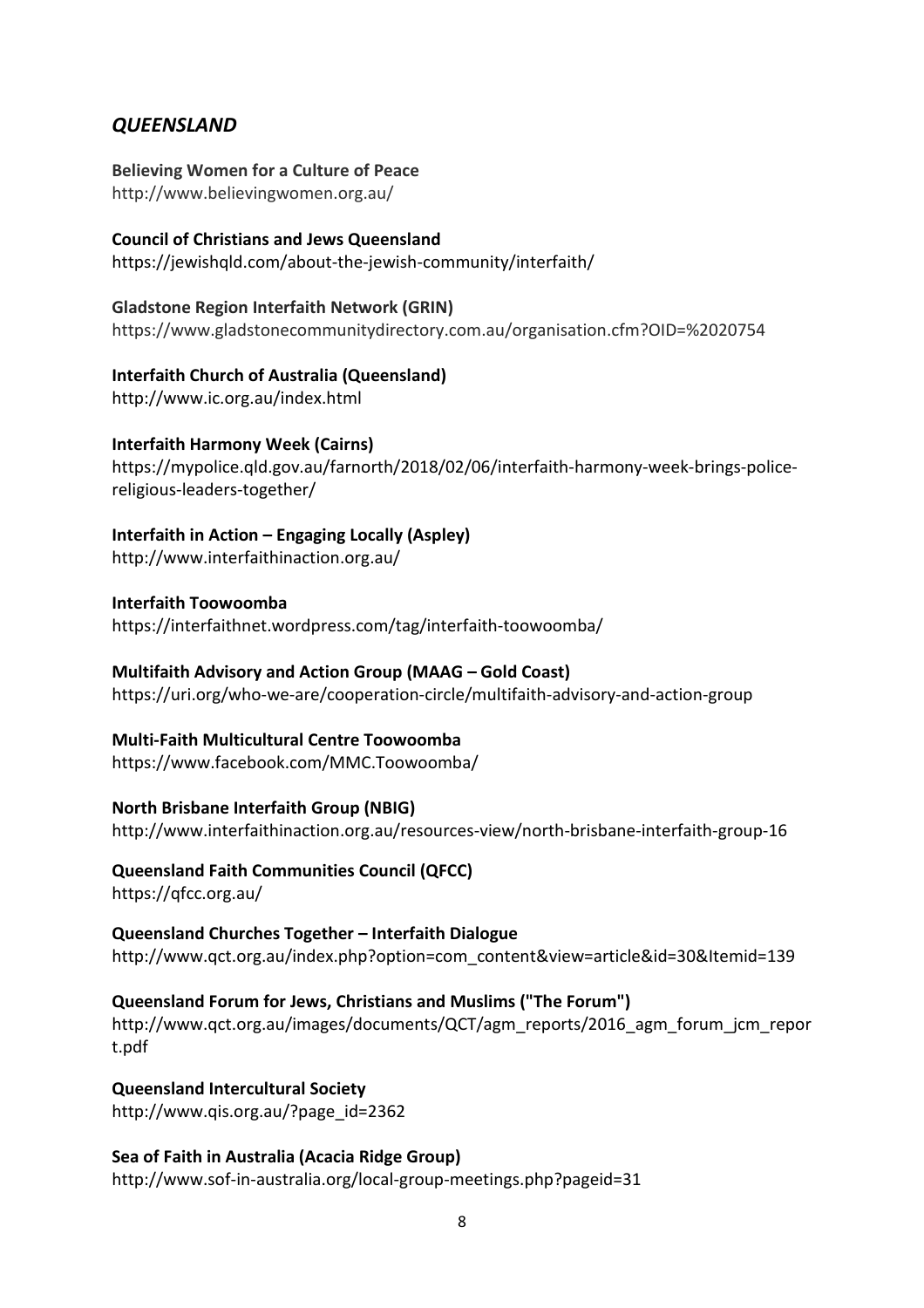#### **Sea of Faith in Australia (Brisbane Bayside Group)**

http://www.sof-in-australia.org/local-group-meetings.php?pageid=23

#### **Sea of Faith Australia (Brisbane Brookfield group)**

http://www.sof-in-australia.org/local-group-meetings.php?pageid=12

#### **Sea of Faith in Australia (Brisbane CBD Group)**

http://www.sof-in-australia.org/local-group-meetings.php?pageid=29

**Sea of Faith (Chinchilla Group)** 

http://www.sof-in-australia.org/local-group-meetings.php?pageid=25

#### **Sea of Faith (Rockhampton Group)**

http://www.sof-in-australia.org/local-group-meetings.php?pageid=17

#### **Sea of Faith (Sunshine Coast Group)**

http://www.sof-in-australia.org/local-group-meetings.php?pageid=17

#### **Sea of Faith (Toowoomba Group)**

https://www.sof-in-australia.org/local-group-meetings.php?pageid=20

#### **Sunshine Coast Interfaith Network (SCIN)**

http://www.sunshinecoastnews.com.au/Events/Churches%20and%20Related/Misc%20Reli gions-321.aspx https://scmulticulturalnetwork.wordpress.com/2018/06/11/interfaith-conversations-bio/

# *SOUTH AUSTRALIA*

**Christian-Muslim Women's Group – SA**  See http://www.wesleycanberra.org.au/images/Interfaith/interfaith-organisations.pdf

**Council of Christians and Jews - SA**  See http://ccj.org.au/about/

**Multifaith Association of South Australia**  http://multifaithsa.org.au/

**SA Interfaith Network**  http://archive.is/M7ORQ

#### **Sea of Faith Australia (Adelaide Group)**  http://www.sof-in-australia.org/local-group-meetings.php?pageid=26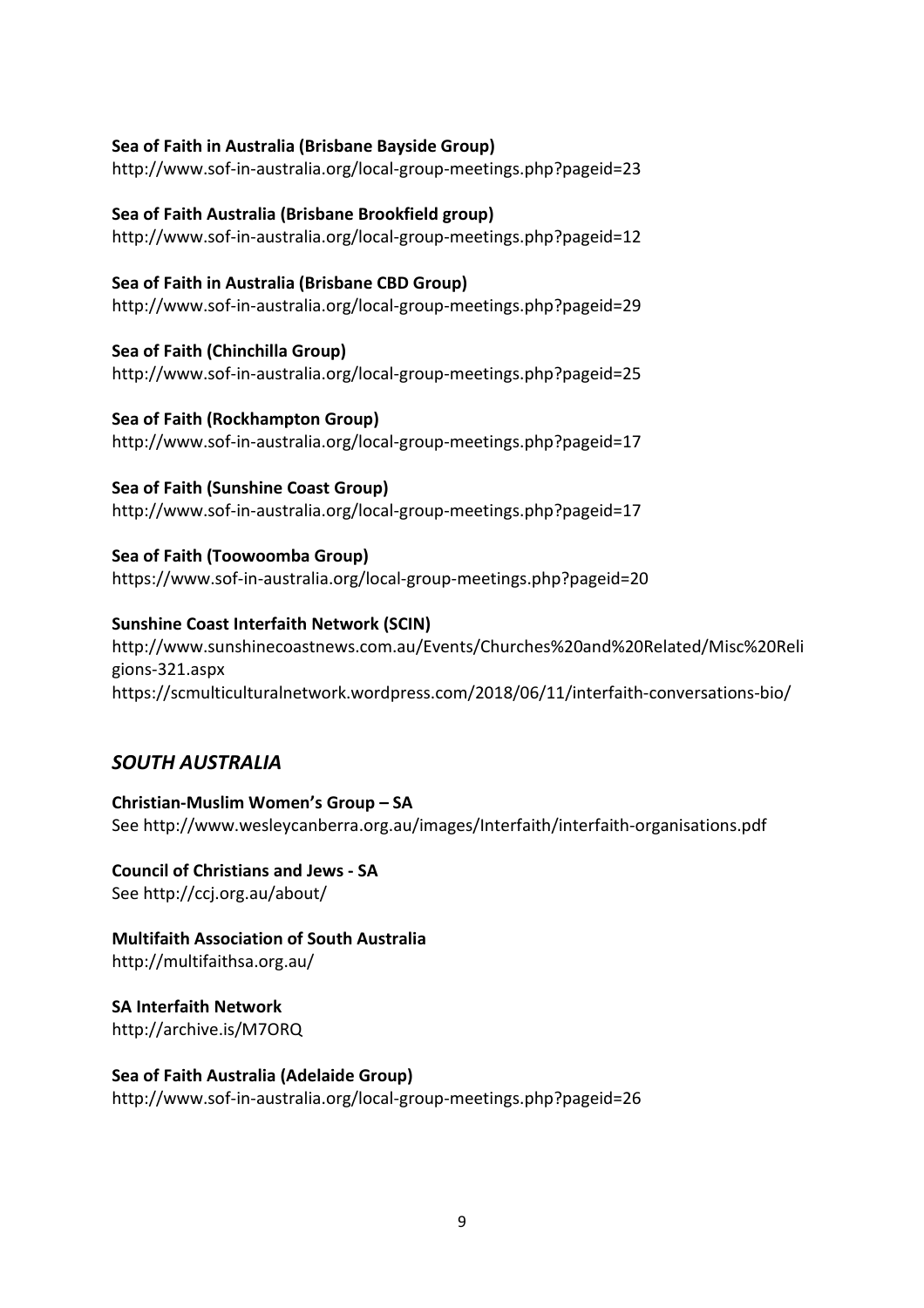# *TASMANIA*

**Circle of Light Interfaith Spiritual Community**  https://www.facebook.com/pg/tasinterfaith/about/?ref=page\_internal **Interfaith Tasmania (Launceston)**  http://interfaithtasmania.blogspot.com/ http://interfaithtasmania.blogspot.com/2014/

**Religions for Peace (Hobart)**  http://religionsforpeaceaustralia.org.au/category/rfpa/tasmania/

**Tasmanian Council of Churches (TTC - Interfaith)**  http://www.tcctas.org.au/index.php?page=links\_interfaith

**Working Group on Christian Jewish Relations (Uniting Church Synod of Victoria and Tasmania)**  http://www.wgcjr.com.au/

# *VICTORIA – METROPOLITAN*

**Australian Intercultural Society (AIS – Melbourne)**  http://www.intercultural.org.au/vision-mission/

**Banyule Interfaith Network**  https://www.banyuleinterfaith.org/

**Boroondara Interfaith Network**  https://boroondarainterfaith.wordpress.com/

**Brimbank and Maribyrnong Interfaith Network (BMIN)**  http://www.bmin.org.au/

**Cardinia Interfaith Network**  https://www.facebook.com/cardiniainterfaithnetwork/

**Casey Multi Faith Network**  http://www.caseymultifaith.org.au/

**Centre of Melbourne Multifaith and Others Network (COMMON)**  http://www.commonaustralia.com/COMMON/Home.html www.commonmelbourne.com

**Council of Christians and Jews Victoria**  http://www.ccjvic.org.au/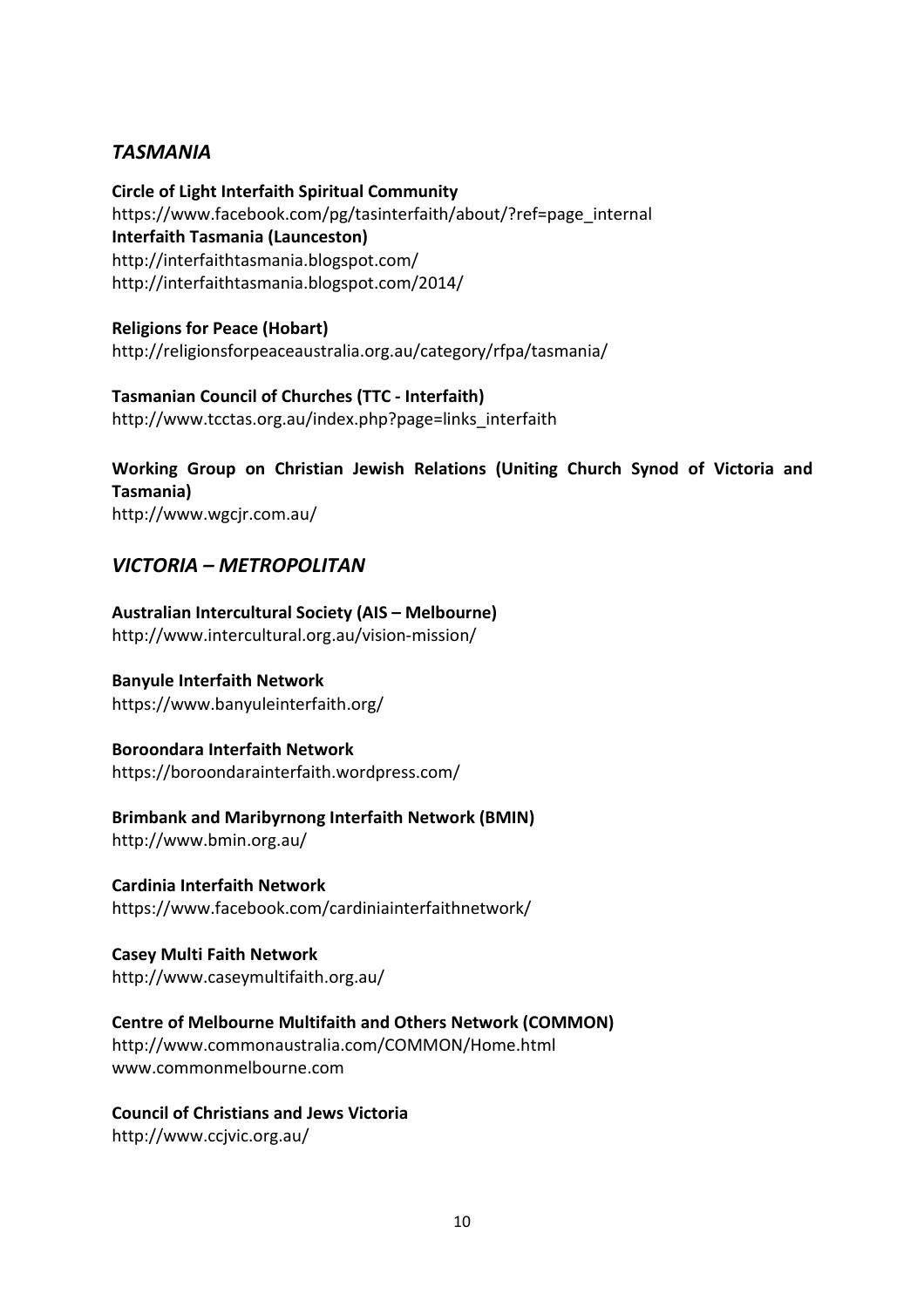#### **Darebin Interfaith Council (DIC)**

http://www.darebin.vic.gov.au/Your-Council/How-council-works/Council-and-Elections/Community-Advisory-Committees and https://www.multicultural.vic.gov.au/resources/communitydirectory/community?slug=darebin-interfaith-council

#### **East-West Meditation Foundation**

http://www.janssencentre.org/meditationgroups/east-west

**Faith Communities Council of Victoria (FCCV)**  https://www.faithvictoria.org.au/

**Faith Ecology Network (FEN)**  https://www.faithecology.net.au/

#### **Frankston Interfaith Network (FIN)**

http://www.frankstoninterfaith.org.au/

**Glen Eira Interfaith Network**  https://gleneirainterfaith.blogspot.com/

**Hobson's Bay Interfaith Council**  https://hobsonsbay.sensify.com.au/groups/457-hobsonsbayinterfaithnetwork

#### **Interaction: Multifaith Youth Network (Melbourne)**

https://uri.org/sites/default/files/media/document/2017/Profile\_InterAction-MultifaithYouthNetwork.pdf http://www.interaction.org.au/

#### **Hume Interfaith Network**

https://www.hume.vic.gov.au/Services\_For\_You/Other\_Services/Hume\_Interfaith\_Network

# **Intercultural and Interfaith Youth Network**

http://religionsforpeaceaustralia.org.au/?p=2563#more-2563

# **Interfaith Network of the City of Greater Dandenong**

http://www.interfaithnetwork.org.au/

# **Janssen Spirituality Centre for inter-religious and Cross-cultural relations**

http://www.janssencentre.org/interfaith/interfaithlinks

#### **Jewish Christian Muslim Association (JCMA)**

http://jcma.org.au/

#### **Jewish Christian Muslim Association (JCMA) – Schools Project**  http://jcma.org.au/static\_pages/project.html http://jcma.org.au/aims-approach/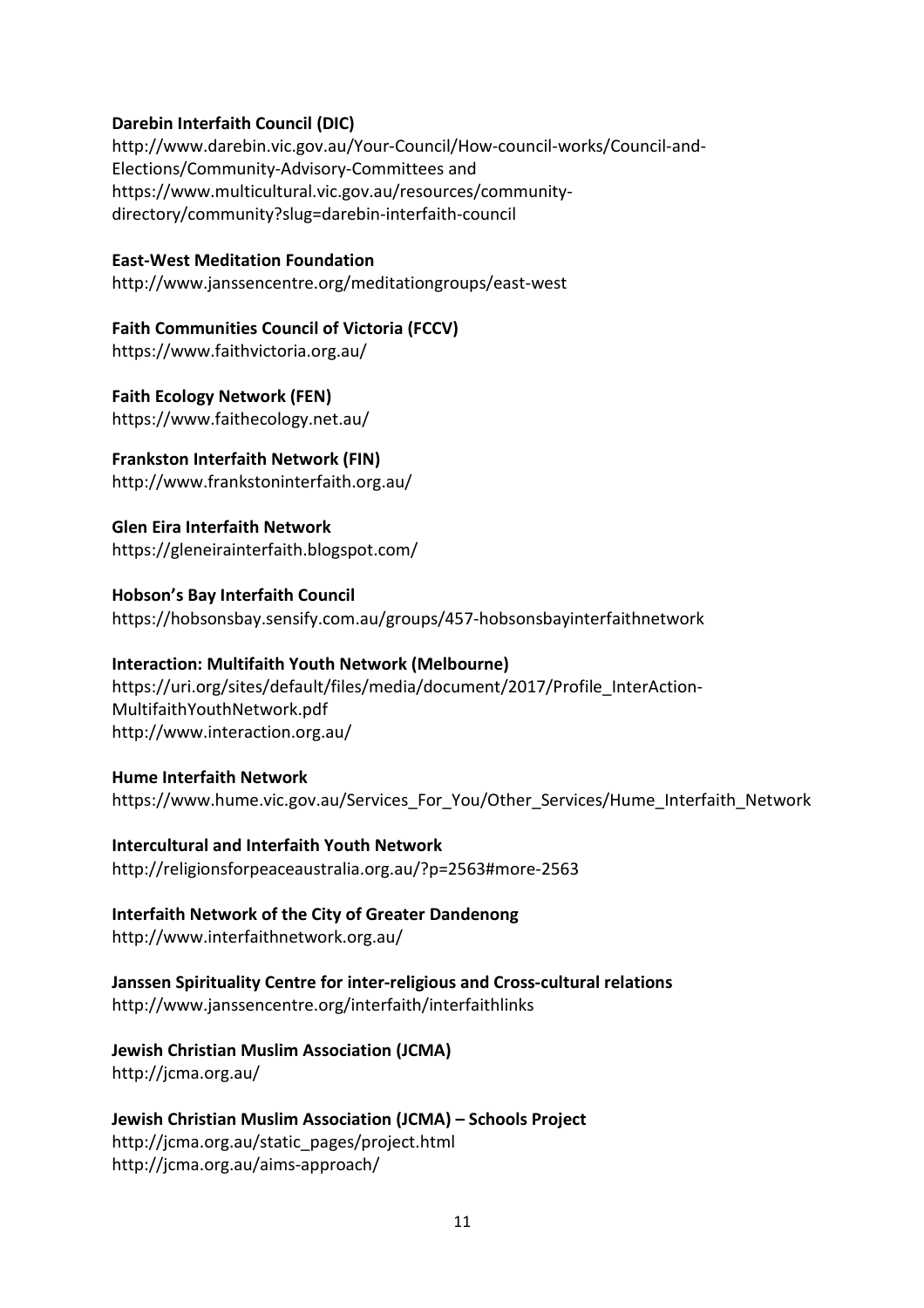### **Jewish Christian Muslim Association (JCMA) Women's Committee**

http://jcma.org.au/womens-events/

**Kingston Interfaith Network**  http://www.kingston.vic.gov.au/Community/Community-Groups-and-Networks/Committees-and-Networks/Interfaith-Network

**Knox Interfaith Network**  http://www.knoxinterfaith.org.au/

**Manningham Interfaith Network**  http://www.manninghaminterfaithnetwork.org.au/

### **Maroondah Interfaith Network (MIN)**

https://maroondahinterfaith.org.au/

**Melton Interfaith Network (originally Multifaith Multicultural Youth Network - MMYN)**  http://www.meltoninterfaith.com/

#### **Monash Interfaith Gathering**

https://www.monash.vic.gov.au/About-Us/Council/Committees/Monash-Interfaith-Gathering

**Moonee Valley Interfaith Network**  https://www.facebook.com/InterfaithMooneeValley/

#### **Moreland Interfaith Gathering**

http://www.moreland.vic.gov.au/community-care/multicultural-services/interfaithinitiatives/

#### **Mornington Peninsular Interfaith Network**

http://www.mpin.org.au/

# **Multifaith Multicultural Youth Network (MMYN)**

https://www.multicultural.vic.gov.au/images/2016/MMYNReport2014.pdf https://www.multicultural.vic.gov.au/projects-and-initiatives/multicultural-youth-network http://regionalinterfaith.org.au/?p=716

# **Multifaith Advisory Group (Victorian Multicultural Council)**

https://www.multicultural.vic.gov.au/projects-and-initiatives/multifaith-advisory-group

**Multifaith Chaplains Services** 

https://www.uvic.ca/multifaith/

# **Multifaith/Interfaith Grants Program (MIGP)**

https://www.multicultural.vic.gov.au/images/stories/Guidelines\_for\_multifaithinterfaith\_gr ants.pdf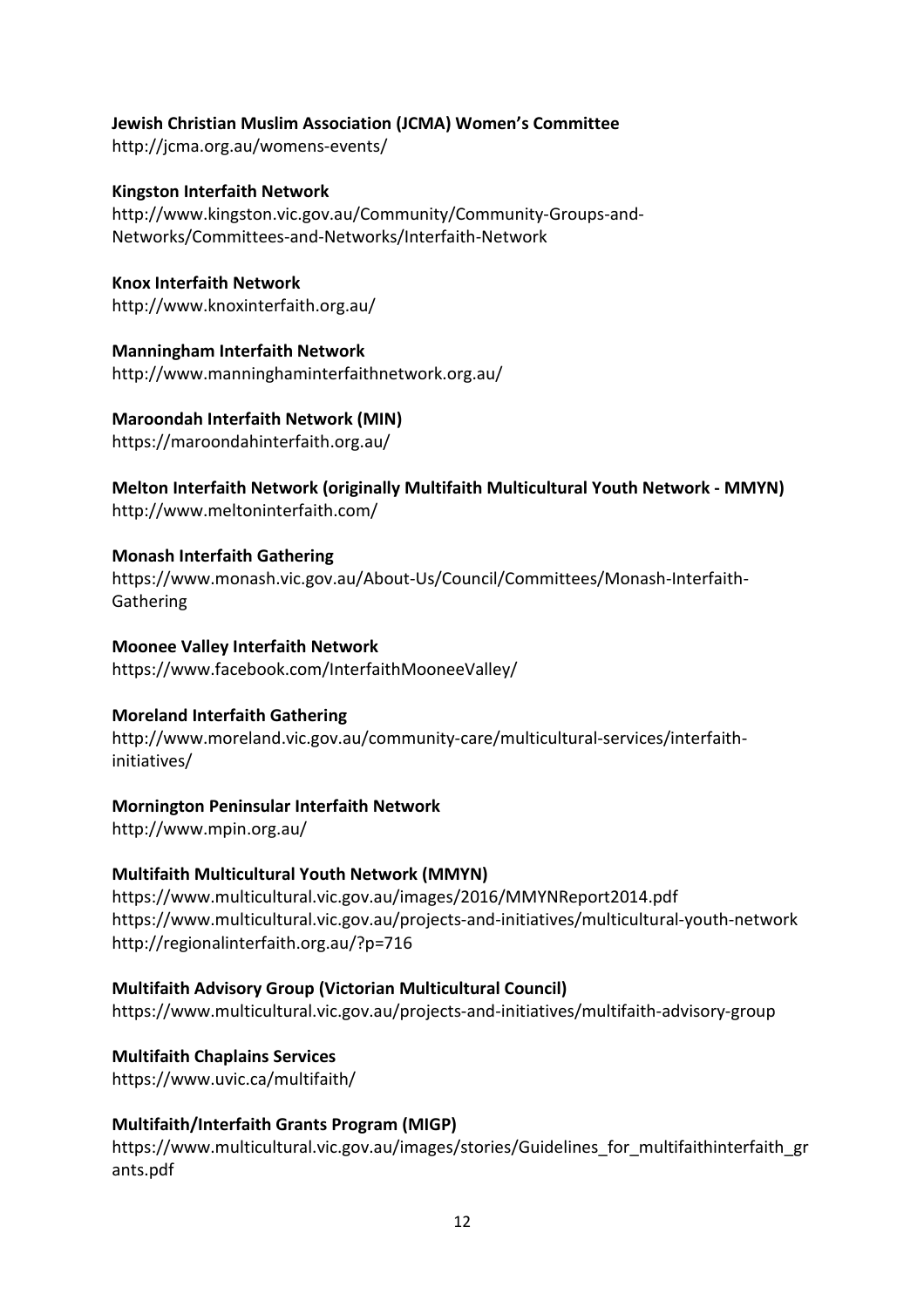#### **Port Phillip Multifaith Network**

http://www.portphillip.vic.gov.au/multifaith\_network.htm

# **Regional Interfaith Network (RIN - Melbourne)**

http://www.regionalinterfaith.org.au/

#### **Religions for Peace Victoria**

http://religionsforpeaceaustralia.org.au/?tag=religions-for-peace-victoria

#### **Sancta Sophia Meditation Community**

https://sanctasophia.org.au/ https://sanctasophia.org.au/wp-content/uploads/2018/05/Sancta-Sophia-Brochure-2018.pdf

**Sea of Faith Australia (Melbourne Group)**  http://www.sof-in-australia.org/local-group-meetings.php?pageid=16

### **Spiritual Health Victoria (multifaith organisation)**

http://www.spiritualhealthvictoria.org.au/multifaith-resources

### **The Interfaith Centre of Melbourne**

https://interfaithcentre.org.au/

**Victoria Police Multi-Faith Council**  http://www.faithvictoria.org.au/images/stories/multifaith-police-council.pdf

#### **Whitehorse Interfaith Network (WIN)**

http://www.whitehorse.vic.gov.au/Community-Directory.html?id=1046 https://www.facebook.com/whinterfaith/

# **Whittlesea Interfaith Network**

https://www.facebook.com/InterfaithNetworkCOW/

# **Working Group on Christian Jewish Relations (Uniting Church Synod of Victoria and Tasmania)**

http://www.wgcjr.com.au/

### **Women of Melbourne Network**  http://religionsforpeaceaustralia.org.au/?tag=women-of-melbourne-network

#### **Wyndham Interfaith Network (WIN)**

http://www.wyndhamcec.org.au/community-strengthening/wyndham-interfaith-networkwin https://www.facebook.com/Wyndham-Interfaith-Network-WIN-514058445614595/

# **Yarra Interfaith Network**

http://yarrainterfaith.blogspot.com/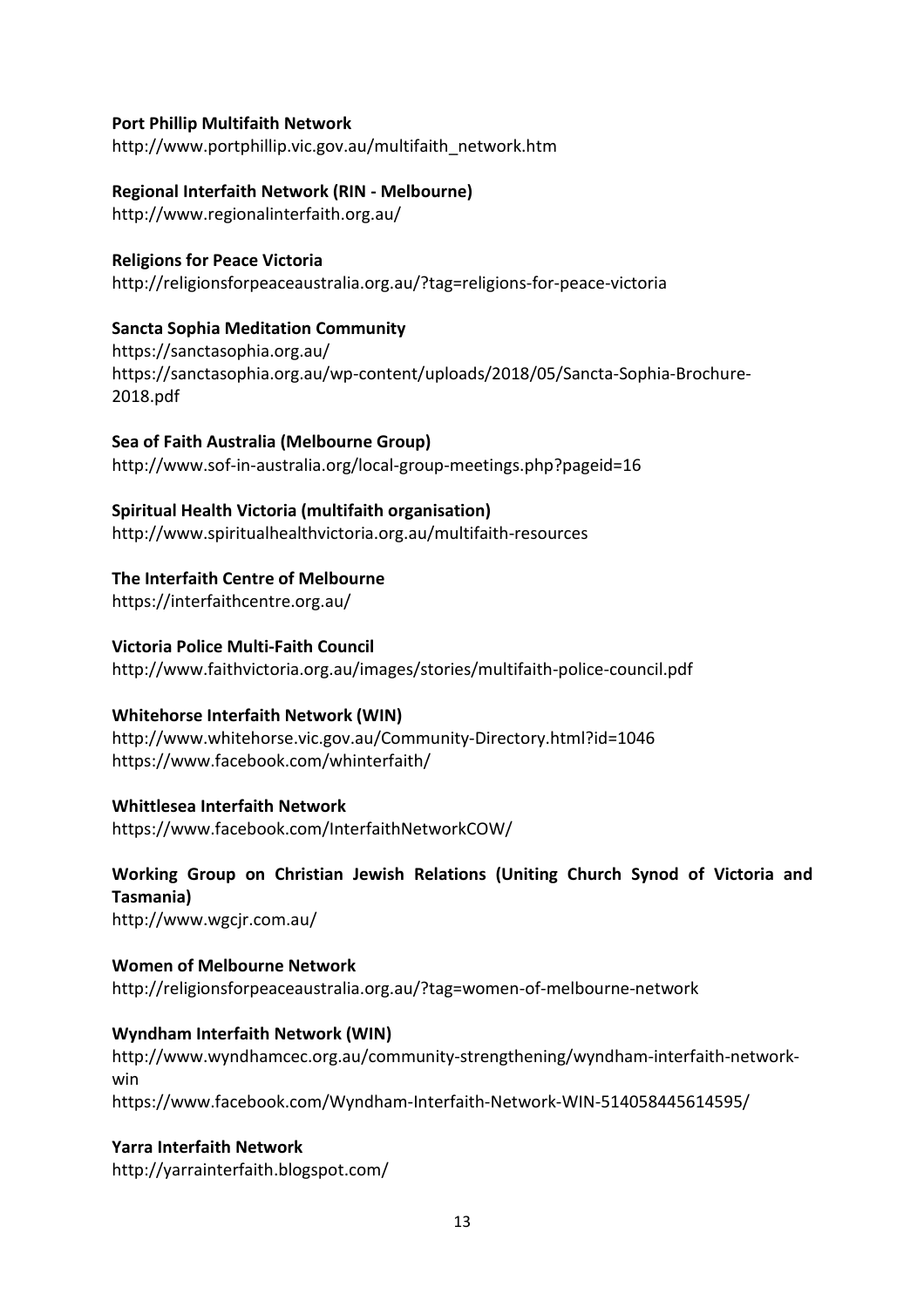#### **Victorian Interfaith Networks Conference (VINC)**

https://www.faithvictoria.org.au/51-navigation/631-victorian-interfaith-networksconference-2018

### *VICTORIA - REGIONAL*

#### **Aspire Precinct, Bendigo (Inter-faith)**

http://www.aspirefoundation.org.au/index.php/precinct-plan

#### **Ballarat Interfaith Network**

http://interfaithinballarat.blogspot.com/

#### **Bendigo Interfaith Council**

https://www.facebook.com/bendigointerfaithcouncil/

#### **Geelong Interfaith Network**

http://www.geelonginterfaith.com/

#### **Gippsland Interfaith Network (East Gippsland, Wellington, LaTrobe, Baw Baw, South Gippsland, Bass Coast)**

http://www.gippslandethniccommunitiescouncil.websyte.com.au/site.cfm?/gippslandethnic communitiescouncil/

#### **Loddon Campaspe Multifaith Network**

https://www.healthdirect.gov.au/australian-health-services/20079323/loddon-campaspemulticultural-services-inc./services/bendigo-3550-mccrae#health-information/referral

#### **Moorabool Interfaith Group**

https://www.faithvictoria.org.au/upcoming-events/event/697-art-exhibition-for-peacemoorabool-interfaith-group

**Shepparton Interfaith Network**  http://sheppartoninterfaith.org.au/

#### **Sikh Interfaith Council of Victoria (SICV)**

http://mail.videsh.com/india\_travel/indian-associations-andorganizations/australia/victoria/sikh-interfaith-council-of-victoria/details.html Faith Communities Forum

#### **Women's InterFaith Foundation (WIN - Melbourne)**

https://au.linkedin.com/in/jessieesingh http://www.faithvictoria.org.au/upcoming-events/event/120-international-women-s-daywomen-s-interfaith-network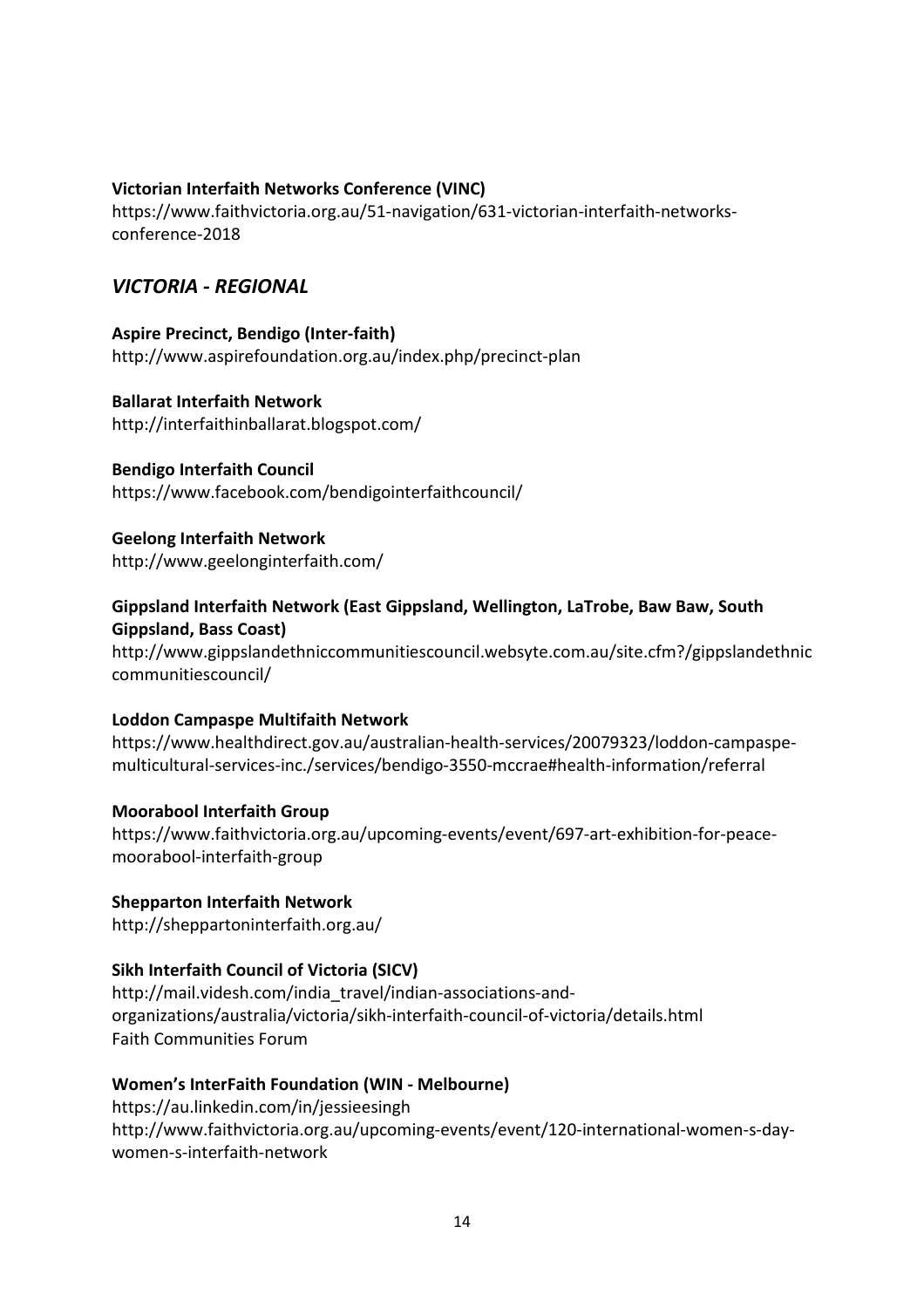# *WESTERN AUSTRALIA*

**Council of Christians and Jews Western Australia**  http://www.ccjwa.org/

**Multifaith Network (WA)**  http://religionsforpeaceaustralia.org.au/?p=3797

**Network of Religious Leaders (WA)**  PO Box 831, Scarborough, WA. Phone 08 93855477

**Perth Interfaith Community**  https://www.facebook.com/perth.interfaith/timeline?ref=page\_internal https://www.facebook.com/perth.interfaith/

**The Office of Multicultural Interests WA (OMI – Culture and Religion Information)**  https://www.omi.wa.gov.au/StatsInfoGuides/Pages/CultureReligionInformation.aspx

**West Australian Regional Meeting (WARM – Quakers)**  http://warm.quakers.org.au/ecumenical-and-interfaith-matters/

# **EDUCATIONAL AND ACADEMIC BODIES**

**Australian Catholic University Interreligious Dialogue Network (IDN) of the Faculty of Theology and Philosophy of ACU.**  http://www.acu.edu.au/about\_acu/faculties,\_institutes\_and\_centres/centres/interreligious\_dialogue

**ACU Parliamentary Interfaith Breakfasts**  https://www.acu.edu.au/about acu/our\_university/mission\_and\_profile/interfaith

**Australian National University Spiritual Support and Multifaith Prayer Room**  http://www.anu.edu.au/students/health-wellbeing/spiritual-support https://studentvip.com.au/anu/main/maps/76565

**Charles Sturt University Australian Centre for Christianity and Culture (inc. interfaith dialogue)**  http://arts-ed.csu.edu.au/centres/accc/about

**Council for Chaplains in Tertiary Institutions (ecumenical and multifaith)**  http://www.cctivictoria.org/

**CQUniversity (Central Queensland University) Multi-Faith Chaplaincy Centre**  https://www.cqu.edu.au/industry-and-partnerships/services/multi-faith-chaplaincy-centre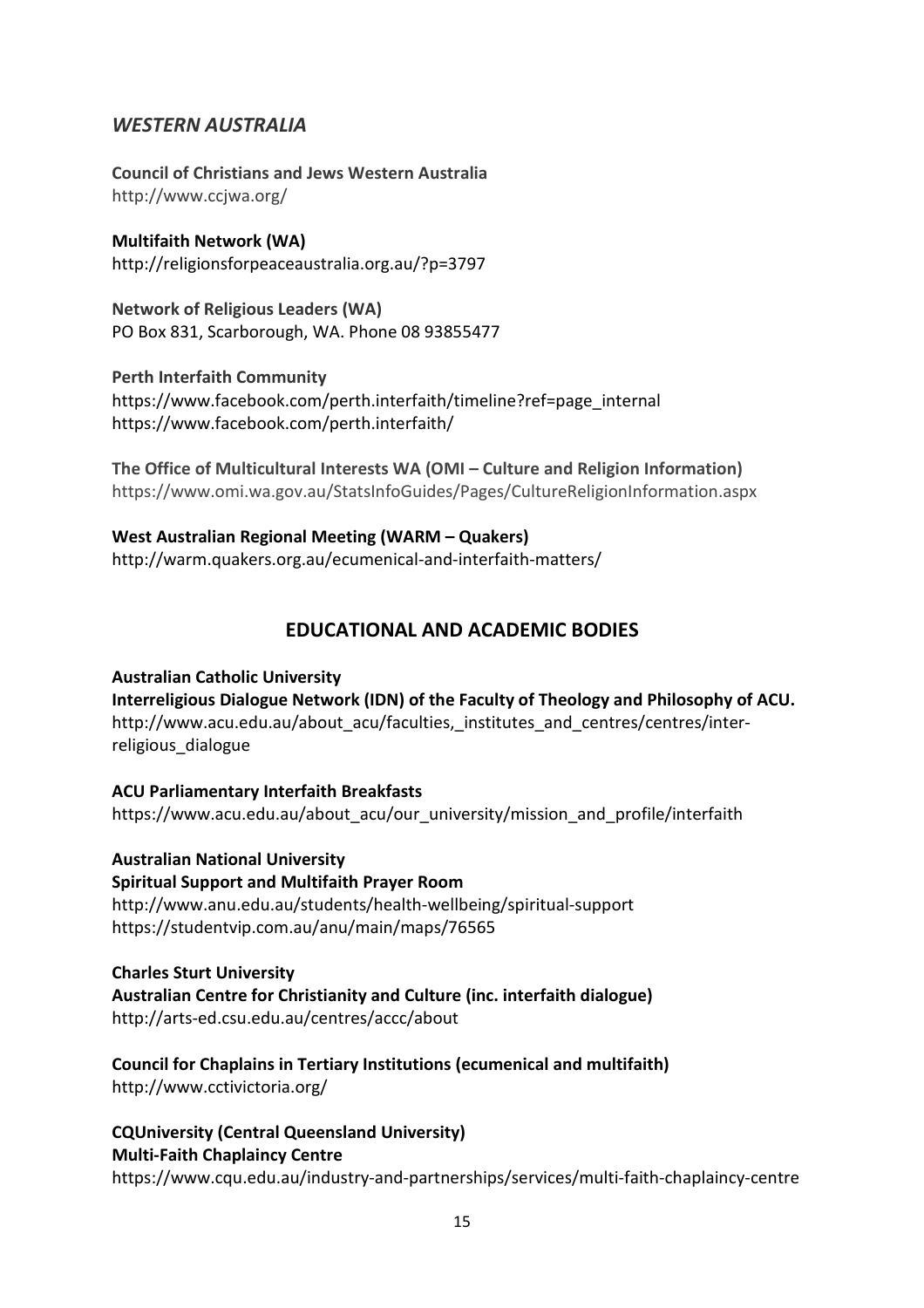#### **Curtin University Multi-Faith Services**

http://life.curtin.edu.au/health-and-wellbeing/faith\_services.htm

# **Deakin University**

**Multifaith Chaplaincy** 

http://www.deakin.edu.au/life-at-deakin/support-services/multifaith-chaplaincy

**Edith Cowan University Multifaith Centre and Chaplaincy**  http://intranet.ecu.edu.au/student/campus-life/campus-facilities/multifaith-centre/about

**Federation University Australia Chaplaincy – Multi-faith guidance**  http://federation.edu.au/current-students/assistance-support-and-services/studentsupport-services/chaplaincy

# **Flinders University**

**SA Interfaith Network**  http://www.flinders.edu.au/oasis/interfaith

**Griffith University Centre for Interfaith and Cultural Dialogue**  https://www.griffith.edu.au/community/centre-interfaith-cultural-dialogue www.gu.edu.au/centre/mfc/ http://www.griffith.edu.au/community/muti-faith-centre

**James Cook University JCU Multifaith Chaplaincy Interfaith Project**  https://www.jcu.edu.au/student-equity-and-wellbeing/multifaith-chaplaincy/chaplaincyprojects

**La Trobe University Centre for Dialogue**  http://www.josephcamilleri.org/content/centre-dialogue-la-trobe-university http://www.latrobe.edu.au/dialogue/ https://www.facebook.com/Centre-for-Dialogue-La-Trobe-University-198890173498200/

**Macquarie University Multi-Faith prayer room and Chaplaincy service**  https://www.mq.edu.au/study/why-study-here/studying-in-sydney-australia/religion

**Monash University Multifaith Centre**  https://www.monash.edu/spirituality/home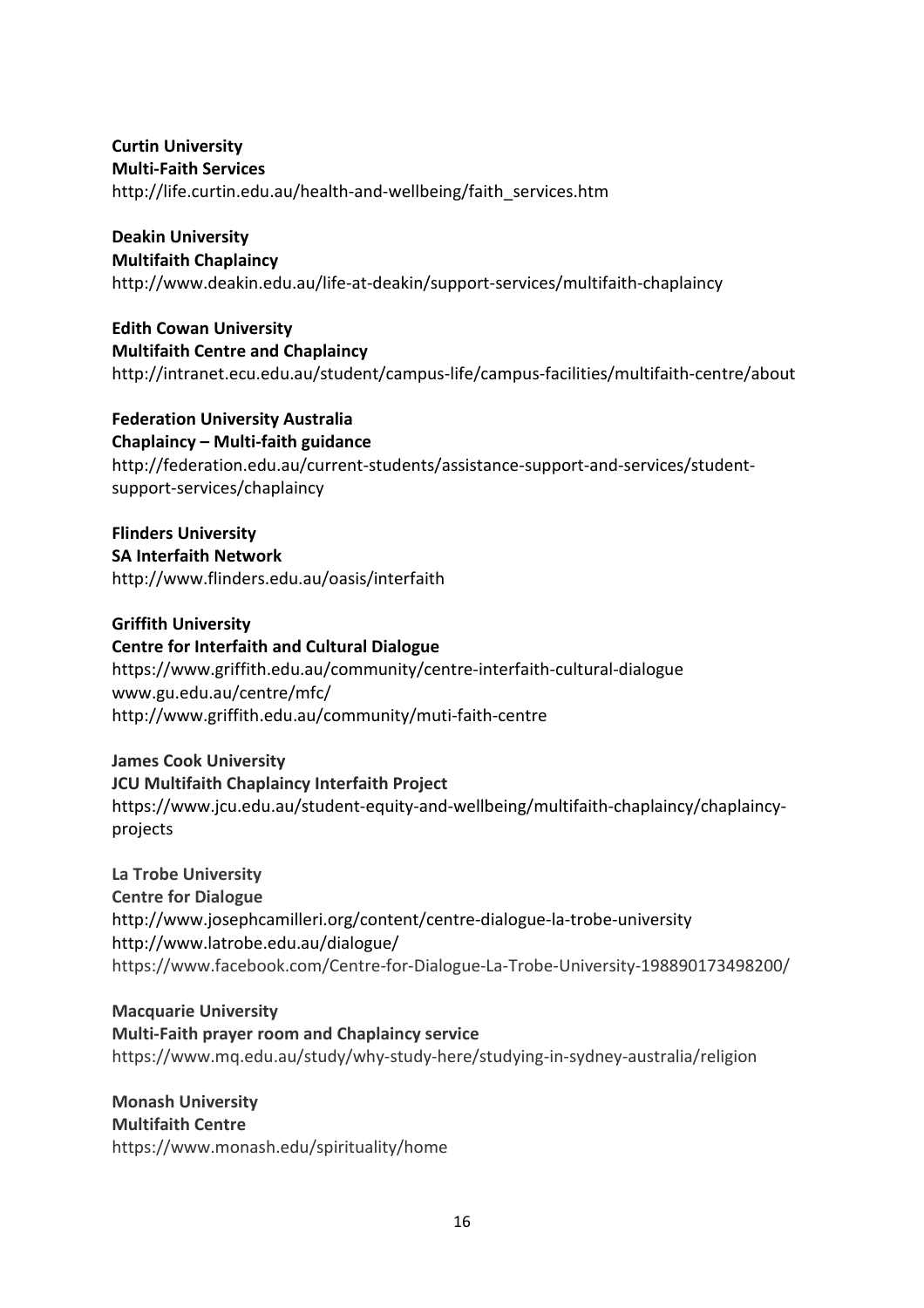# **Murdoch University Worship Centre (Multi-Faith)**

https://www.murdoch.edu.au/life-at-murdoch/campus-life-culture/facilities/worshipcentre

# **National Library of Australia (Interfaith)**

https://catalogue.nla.gov.au/Search/Home?lookfor=Interfaith&type=all&limit%5B%5D=&su bmit=Find

**Queensland University of Technology Religious Services and Facilities (multi-faith)**  https://www.qut.edu.au/about/services-and-facilities/all-services/religious-services-andfacilities

**RMIT University Chaplaincy (multi-faith)**  https://www.rmit.edu.au/students/support-and-facilities/student-support/chaplaincy

**Southern Cross University Inter-Faith Advisory Committee**  https://www.scu.edu.au/current-students/services-and-support/multifaith-and-pastoralcare/inter-faith-advisory-committee/

# **Swinburne University of Technology Multi Faith Facility**

https://www.swinburne.edu.au/current-students/student-services-support/spiritual-care/

# **The Abraham Institute**

**The Abraham Project** 

https://www.abrahaminstitute.net/about/

# **University of Canberra**

**Multi-Faith Centre** 

http://www.canberra.edu.au/current-students/canberra-students/student-support/multifaith-centre

### **University of Melbourne Chaplaincy (multifaith)**  https://services.unimelb.edu.au/chaplains/home

**University of Notre Dame (Western Australia) Campus Ministry and Abraham Day**  https://campusministry.nd.edu/mass-worship/interfaith-resources/

# **University of Queensland Multi-Faith Chaplaincy**  https://www.uq.edu.au/student-services/faith